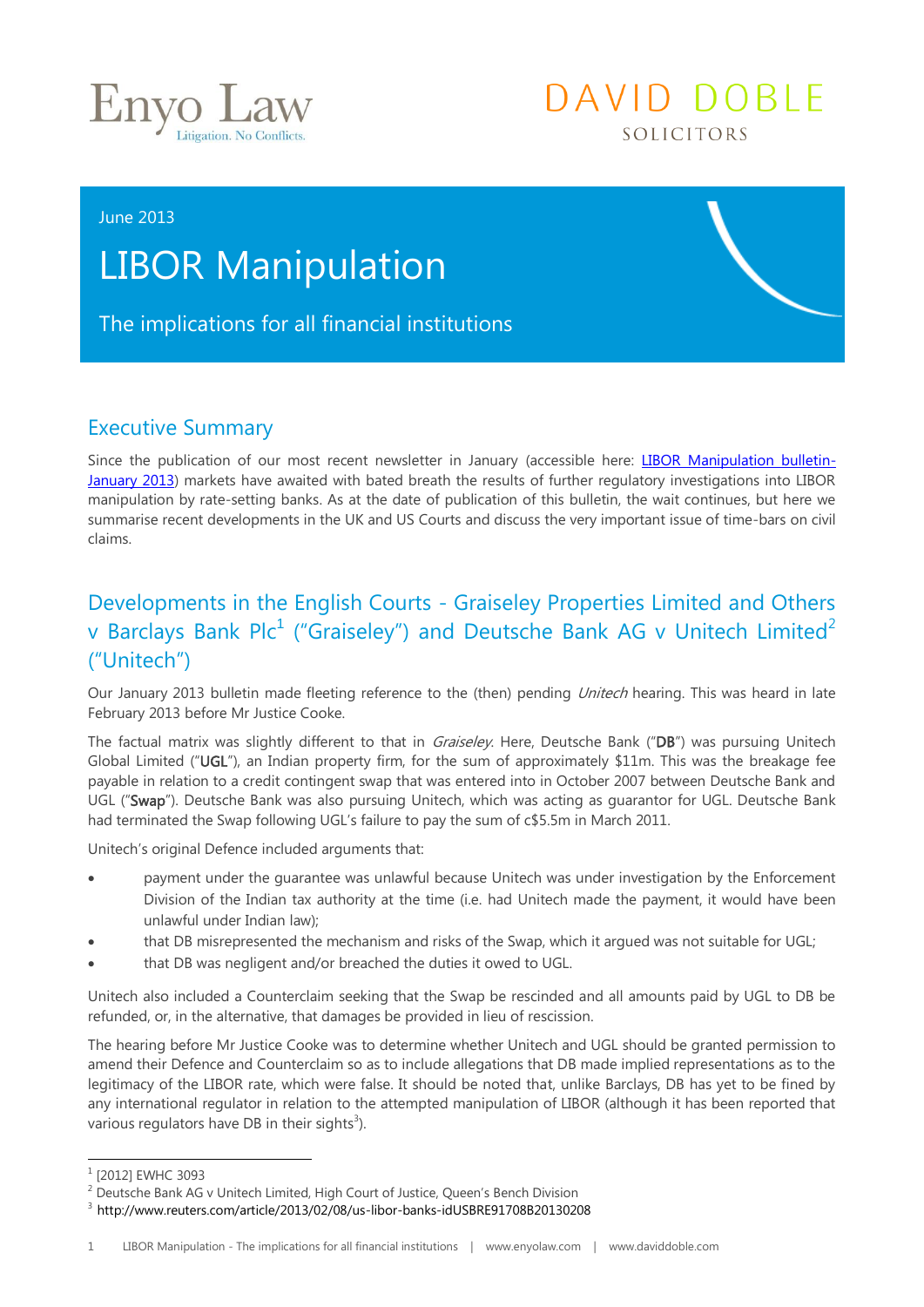Mr Justice Cooke rejected Unitech and UGL's arguments, and refused them permission to amend their Defence and Counterclaim. He placed considerable weight on the absence of any allegation that there was an express representation in relation to LIBOR (unlike in Graiseley, where permission to amend was granted by Mr Justice Flaux), and neither was any specific loss said to have been suffered by UGL or Unitech as a result of any such misrepresentation (it was simply argued that the Swap would not have been entered into). Mr Justice Cooke also felt the suggestion of a collateral implied warranty as to the legitimacy of LIBOR would be deemed to have no reasonable prospect of success owing (partly) to the entire agreement provisions contained in the Swap confirmation. However, Mr Justice Cooke granted Unitech permission to appeal against his decision not to allow them to amend their Defence and Counterclaim.

Turning to Graiseley, we suggested in our January 2013 bulletin that "it would not be a surprise to see numerous further interlocutory skirmishes" in this matter, and this has proven to be the case. At the November 2012 Case Management Conference, Barclays' application for various confidentiality orders in relation to its disclosure in the forthcoming proceedings was dismissed. However, as the individuals in question and the FSA (as was) did not have the opportunity to make representations to the court at that time, Mr Justice Flaux granted them a period in which to do so. The individuals involved duly made an application, seeking for their identities to remain confidential. This was on the basis that, *inter alia*, disclosure of their identities could interfere with the ongoing criminal proceedings in the UK and the US, that there was no compelling public interest in identifying the individuals, and that the restrictions sought by Barclays were proportionate. Mr Justice Flaux rejected this, on the basis that the individuals had failed to persuade him that there was not a sufficient reason to depart from the starting point that all hearings ought to be in public.

A further hearing took place in late April 2013 during which Barclays was granted permission to appeal Mr Justice Flaux's decision to allow the Claimants to amend their Particulars of Claim, following Mr Justice Cooke's refusal to grant permission for LIBOR-related amendments to be made in *Unitech*. Given the similar issues arising in both cases, the appeals are expected to be heard together in July 2013. As a consequence, the Graiseley trial, which was originally scheduled to take place in October 2013, has been moved back until April 2014, pending the outcome of the appeal. It will be fascinating to see how the contrasting fact patterns are dealt with at the hearing next month, and whether an overarching test or approach will emerge.

### Recent developments in US LIBOR litigation

As widely covered in the media, District Judge Naomi Buchwald dismissed most of the anti-trust claims hitherto filed in *In re LIBOR-Based Financial Instruments Anti-trust Litigation* on 29 March 2013. In summary, the decision to dismiss the claims was largely based on the fact that the plaintiffs could not establish that the manipulation of LIBOR rates constituted anti-competitive behaviour. The judge found that any losses suffered by the plaintiffs could not give rise to claims under anti-trust laws because the mechanism for setting LIBOR rates was inherently collaborative as opposed to competitive and even if, as a result of manipulation, "*LIBOR no longer painted an accurate picture of the interbank lending market, the injury plaintiffs suffered derived from misrepresentation, not from harm to competition*". Furthermore, "*the injury plaintiffs suffered from defendants' alleged conspiracy to suppress LIBOR is the same as the injury they would have suffered had each defendant decided independently to misrepresent its borrowing costs to the BBA*". Claims under the Racketeer Influenced and Corrupt Organizations Act ("**RICO**") were also dismissed by District Judge Buchwald, primarily based on issues of standing and jurisdiction. On the other hand, commodities claims brought by those involved in Eurodollar futures contracts were allowed to move forward.

District Judge Buchwald's decision has been seen by some to indicate that claims relating to LIBOR manipulation are better formulated as claims for misrepresentation and fraud.

#### *The Freddie Mac Lawsuit*

In actions separate to the *In re LIBOR* claims, Freddie Mac has brought LIBOR manipulation-related claims against a number of banks, alleging losses on interest-rate swaps and interest payments on Mortgage Backed Securities (*The Federal Home Loan Mortgage Corporation v Bank of America Corporation et al*). It is reported that Fannie Mae may be bringing a similar action in due course.

The claim is summarised in Paragraph 79 of the Complaint:

"*Freddie Mac engaged in numerous financial transactions with Panel Bank Defendants and others involving products that incorporated USD LIBOR. For example, Freddie Mac engaged in thousands of pay-fixed swaps and held billions of dollars of MBSs that paid monthly coupons tied directly to USD LIBOR. Freddie Mac reasonably relied on the honesty*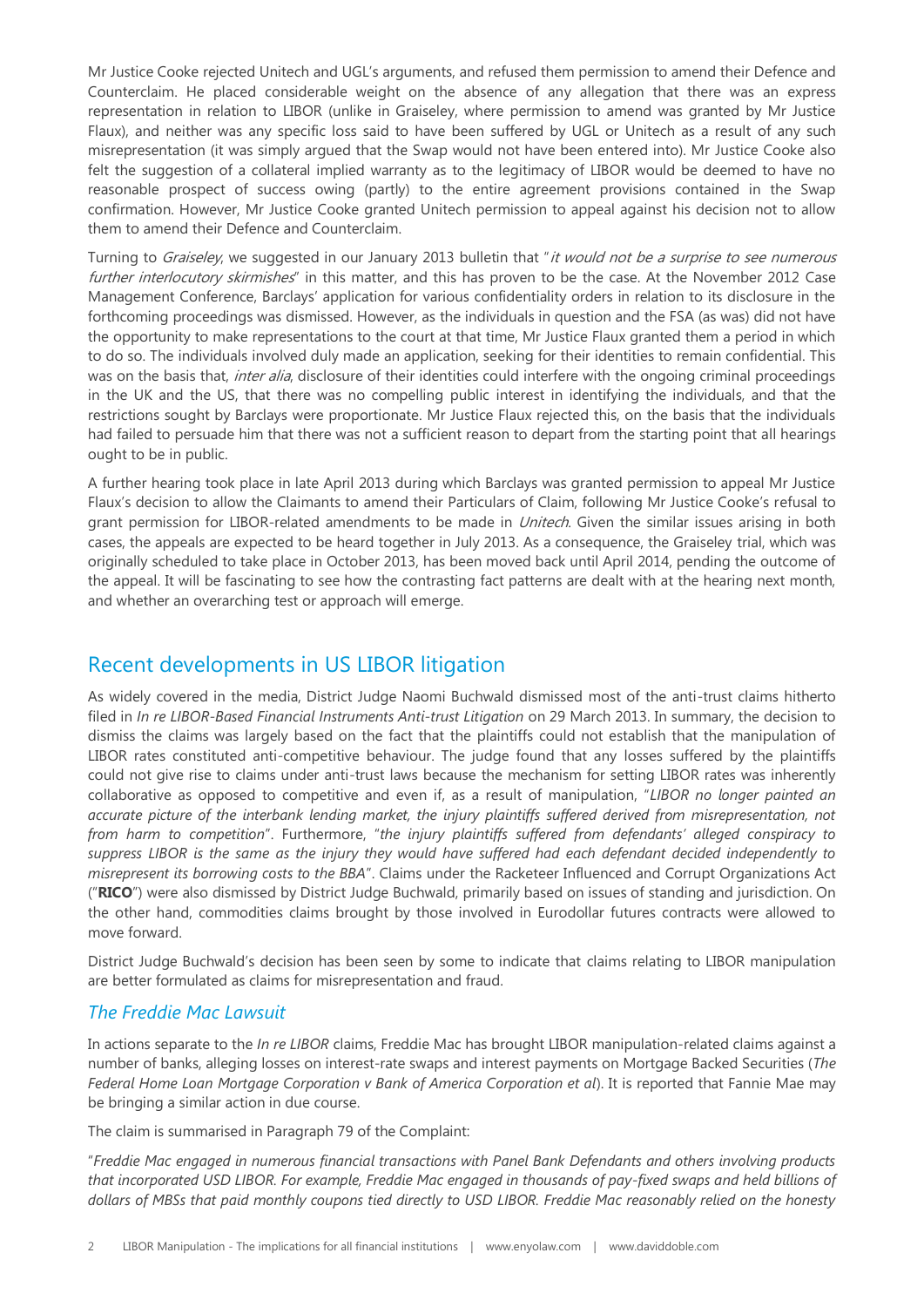*of the affected benchmark rates in undertaking these transactions. As a direct and proximate result of Defendants' unlawful conduct as described in this Complaint, and as will become clearer when information known only to Defendants is disclosed in discovery, Freddie Mac has been injured in its business and property and has suffered damages in an amount presently undetermined.*"

Whereas the *In re LIBOR* claims primarily focused on anti-trust infringements, the Freddie Mac Complaint sets out further claims in relation to allegations of fraud, breach of contract and tortious interference with contract.

The fraud claims essentially allege that the Defendants knowingly and intentionally, or with reckless disregard for the truth, made ongoing representations as to the nature and accuracy of LIBOR (e.g. "…*Defendants touted LIBOR as a "simple, transparent benchmark … [that is] a reliable indicator of the state of the money markets, and one of the most reliable barometers of risk in the global economy…*"). In particular, the Complaint continues "*beginning in August 2007 and continuing through at least May 2010, each Panel Bank Defendant falsely represented on a daily basis the following:*

- *Its USD LIBOR submissions were consistent with the published definition of LIBOR.*
- *It based its USD LIBOR submissions on its honest perception of its cost of funds in the London interbank market without reference to rates submitted by other Panel Bank Defendants.*
- *Its USD LIBOR submissions represented the actual rates at which it honestly believed another bank would offer it funds in the London interbank market.*

*The Panel Bank Defendants made these representations knowing that they were false, or with reckless disregard for their truth, intending for Freddie Mac and others to rely on them, to influence the USD LIBOR fixing to their benefit, and to conceal their ongoing fraud and collusion.*"

The claims for breach of contract are set out separately against each relevant Defendant bank with whom Freddie Mac had entered into ISDA Master Agreements and series of Confirmations. Freddie Mac alleges that these banks breached and defaulted on the Master Agreements through their fraudulent and collusive conduct, through failing to disclose such conduct, through the intentional misrepresentation and manipulation of LIBOR, and through underpayments resulting from the artificially suppressed levels of USD LIBOR. More specifically, Freddie Mac alleges that the Defendant banks were in breach of their obligations arising from their representations in their respective Master Agreements "*that the execution, delivery, and performance of the … Master Agreement[s] did not violate or conflict with any law applicable to … [them]*" and that that "*[a]ll applicable information that is furnished in writing by or on behalf of [a party] to the other party [is] true, accurate and complete in every material respect*". It is further averred that the Master Agreements provided that where a party "*makes or repeats a representation that proves to be incorrect or misleading in any material respect when made or repeated*", it would be in default, and as a result Freddie Mac, as the non-defaulting party under the various agreements, would be entitled to its contractual redresses.

The final head of claim is tortious interference with contract. Freddie Mac alleges that the Defendants intentionally interfered with its contracts with counterparties other than the Defendants, causing it to suffer damages in the form of, *inter alia*, lower interest rate payments on MBSs (Mortgage Backed Securities) and losses on pay-fixed swaps and other financial contracts tied to USD LIBOR.

Apart from the addition of different alternative heads of claim, a further key difference in this claim as compared to the *In Re LIBOR* consolidated action is that the British Bankers' Association itself is being sued for having participated in the scheme to manipulate the rates in order to protect its own profits generated from its role in overseeing the LIBOR setting process.

Finally, the Complaint seeks to head off any defence relating to limitation periods by stating that it did not discover any malfeasance by the Defendant panel banks prior to the LIBOR manipulation admissions by Barclays Bank in June 2012. Although Freddie Mac admits being aware of regulatory investigations into LIBOR prior to that date, it submits that it did not know that "*USD LIBOR fixings were false, made intentionally and knowingly, with intent to mislead, and/or pursuant to an agreement among Defendants*", particularly as the Defendants had continuously held out the accuracy and honesty of the LIBOR setting process.

#### *The Charles Schwab Lawsuit 2.0*

Subsequent to Judge Buchwald's ruling in March, one of the plaintiffs in the original consolidated proceedings, Charles Schwab, filed a new complaint in the Superior Court of the State of California County of San Francisco, this time formulating its claim, *inter alia*, under common law fraud, breach of contract, California trade practices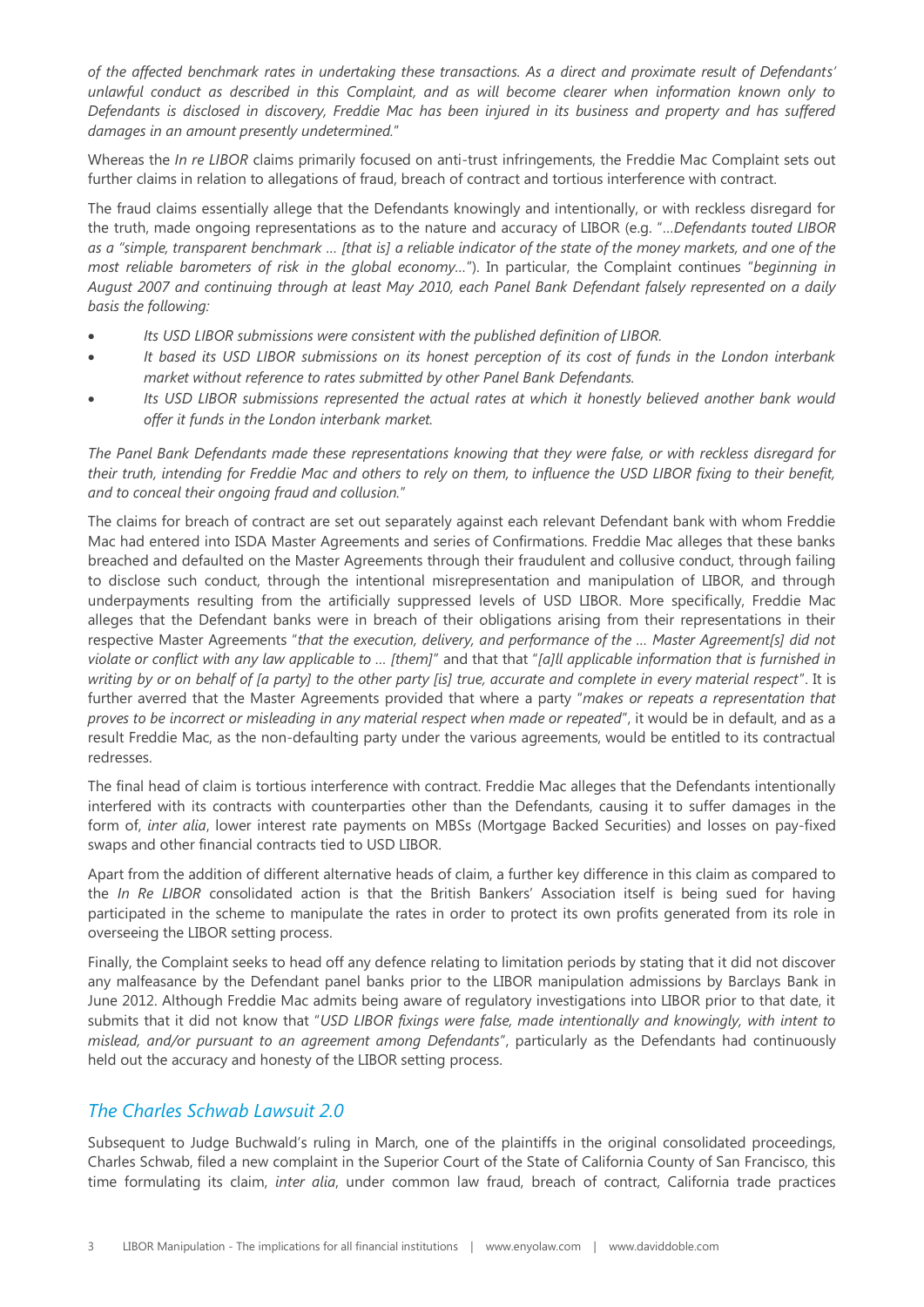statutes, and federal securities law. The Defendants comprise 20 of the banks that were members of the USD-LIBOR panel during the relevant period.

Charles Schwab alleges that artificially suppressed LIBOR rates caused them losses in the form of lower interest rate payments on their investments. Interestingly, they claim losses on both floating-rate and fixed rate instruments. In relation to the latter, it was averred that artificially low LIBOR rates affected the spread and therefore the interest payable on short term fixed rate instruments.

## Practical Considerations on Limitation Periods for claims in English Courts

An interesting consideration that emerges from the recent judgments in the US is that some LIBOR claims risk being disallowed because they are time-barred. Is this a concern also for potential claimants in the UK? We suggest that this may well be the case.

There are two key questions that potential claimants ought to ask about limitation:

- When does the statute begin to run for my claim(s)?
- Are there any exceptions to the general rule?

#### *When does the statute begin to run for my claim(s)?*

An action in contract or tort needs to be brought within 6 years from the date of the breach of contract (whether or not the damage has been suffered) or, in the case of a tort claim, from the date when the damage was suffered. At the time when parties entered into contracts with banks which reference LIBOR, they would not have known of the fact that, due to the alleged manipulation of submissions made, LIBOR was unreliable. The question has arisen as to the point in time from which the limitation period will run where there has been deliberate concealment of the conduct which gave rise to claims being made.

It is therefore essential that financial institutions that may have suffered losses due to LIBOR manipulation engage in a careful internal due diligence process. This will be necessary to establish not only the quantum of loss suffered but also (and more crucial at the outset of any claim) whether the claim is time-barred.

When was the relevant contract entered into? When did the financial institution know or ought to have known that LIBOR had been, or was being, manipulated? These are crucial questions and the circumstances that start the clock for the purposes of the statute of limitation have to be considered carefully. One view is that the starting point for any limitation clock is 27 June 2012, which was the date of the much-publicised announcement that Barclays Bank had been fined for its participation in the LIBOR manipulation by the United States Commodity Futures Trading Commission, the United States Department of Justice and the then Financial Services Authority.

However, District Judge Naomi Buchwald in the judgment discussed above<sup>4</sup> took time to analyse the issue. She asked "*at what point the circumstances were such that they would suggest to [a person] of ordinary intelligence the*  probability that she has been defrauded".<sup>5</sup> Her conclusion in the case before her was that, prior to Barclays being fined, there was sufficient publicly available information<sup>6</sup> relating to LIBOR manipulation having taken place from, at least, August 2007. In her view, this would (and should) have suggested to a person of ordinary intelligence the probability that he had been defrauded. The same analysis may apply in claims in England.

Although the judgement of Judge Buchwald analysed the statute of limitation under two specific US statutory instruments and the relevant federal case law, it is instructive that she gave substantial weight to the fact since " $by$ May 29, 2008, seven articles published in prominent national news sources, along with one report referenced in

-

<sup>4</sup> In re LIBOR-Based Financial Instruments Anti-trust Litigation

<sup>&</sup>lt;sup>5</sup> In re LIBOR-Based Financial Instruments Anti-trust Litigation, Memorandum and Order 11 MD 2262 (NRB), page 56 of 161

 $6$  District Judge Buchwald cited the following publications: Citigroup strategists Scott Peng, Chintan Gandhi and Alexander Tyo, "Special Topic: Is LIBOR Broken", 10 April 2008, Citigroup; Carrick Mollenkamp, "Bankers Cast Doubt on Key Rate amid Crisis", Wall Street Journal, 16 April 2008; Carrick Mollenkamp & Laurence Norman, "British Bankers Group Steps up Review of Widely Used Libor", Wall Street Journal, 17 April 2008; Carrick Mollenkamp, "Libor Surges After Scrutiny Does, Too", Wall Street Journal, 18 April 2008; Gillian Tett & Michael Mackenzie, "Doubts over Libor Widen", Financial Times, 21 April 2008; "European, U.S. Bankers Work on Libor Problems", Reuters, 16 May 2008; Gavin Finch & Elliott Gotkine, "Libor Banks Misstated Rates, Bond at Barclays Says", Bloomberg.com, 29 May 29 2008; and Carrick Mollenkamp & Mark Whitehouse, "Study Casts Doubt on Key Rate", Wall Street Journal, 29 May 2008.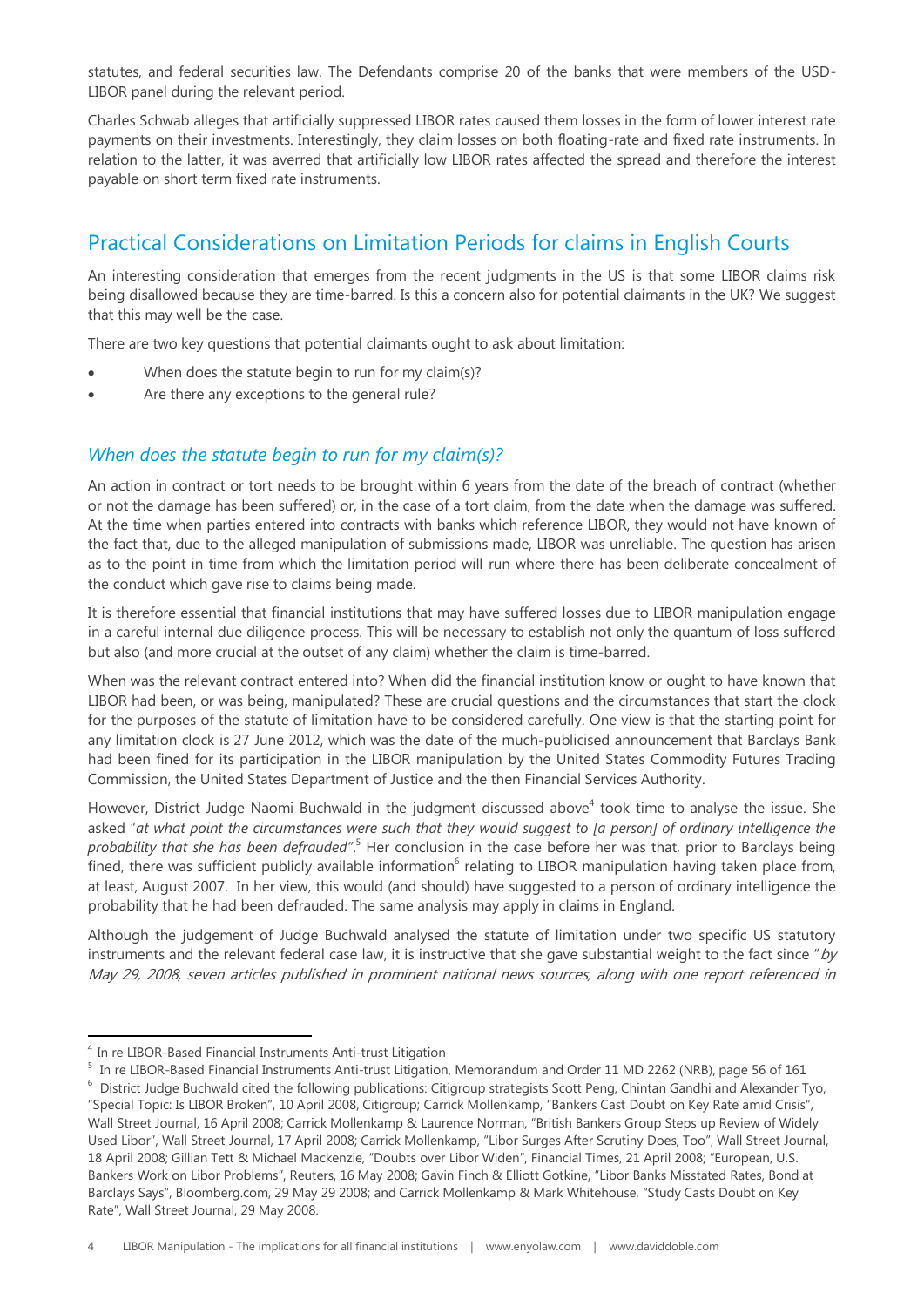several of those articles, suggested that LIBOR had been at artificial levels since August 2007", which, she concluded, had put the claimants on notice of their claims. As a consequence, some of those claims were barred.

#### *Exceptions*

The limitation rules are not straightforward and there are some exceptions that can assist claimants in postponing the commencement of the limitation periods. However, claimants should be alerted that there are some instances in which defendants can argue for the statutory limitation to be shortened. Some examples are discussed briefly below.

#### (i) In favour of the claimant

If the defendant (i.e. the manipulating bank) has deliberately concealed the facts that give rise to a claim, then section 32 of the Limitation Act 1980 can be invoked. This provides that a limitation period does not to begin to run until the claimant has discovered the fraud, concealment or mistake, or could with reasonable diligence have discovered it, in any of the following circumstances:

- where an action is based on the fraud of the defendant; or
- where any fact relevant to the claimant's right of action has been deliberately concealed by the defendant.

There is another exception under section 32 of the Limitation Act 1980 – where an action is for relief from the consequences of mistake. This exception has the same effect of delaying the commencement of the limitation period until the mistake is either discovered or could have been discovered by a person exercising reasonable diligence. The law on mistake is, however, interpreted quite restrictively and the fraud/concealment grounds look more promising.

#### (ii) In favour of the defendant

Potential claimants ought to be aware that shorter foreign limitation periods might be applied to a claim in an English court. For instance, English courts might have jurisdiction pursuant to the underlying contract, even though the contract itself is subject to foreign law. In that case the Foreign Limitation Periods Act 1984 will be relevant. The effect of this Act is that the English court will apply the limitation periods provided for by the law governing the contract rather than the rules under English law.

In conclusion, our general advice to potential claimants is to investigate any potential claims as quickly as possible since the limitation clock has already started ticking.

#### Future editions

Sign up to receive future editions of our newsletter. Simply call us on +44 (0) 20 7831 1519 or email us at [info@daviddoble.com](mailto:info@daviddoble.com)

This note has been created by affiliated partners Enyo Law and David Doble Solicitors. The Enyo Law team consisted of Marcus Rutherford, Edward Allen, Max Hotham and Iria Giuffrida.

| <b>David Doble</b>            |                                                                                             | <b>Marcus Rutherford</b>         |                                                                                                     | <b>Edward Allen</b>         |  |
|-------------------------------|---------------------------------------------------------------------------------------------|----------------------------------|-----------------------------------------------------------------------------------------------------|-----------------------------|--|
| Senior Partner                |                                                                                             | Partner                          |                                                                                                     | Partner                     |  |
| David Doble Solicitors        |                                                                                             | Enyo Law                         |                                                                                                     | Enyo Law                    |  |
| E: david.doble@daviddoble.com |                                                                                             | E: marcus.rutherford@enyolaw.com |                                                                                                     | E: edward.allen@enyolaw.com |  |
| T: +44 (0) 20 7831 1516       |                                                                                             | T: +44 (0) 20 3008 7888          |                                                                                                     | T: +44 (0) 20 3008 7528     |  |
|                               | Max Hotham<br>Associate<br>Enyo Law<br>E: max.hotham@enyolaw.com<br>T: +44 (0) 20 3008 5115 |                                  | Iria Giuffrida<br>Associate<br>Enyo Law<br>E: iria.giuffrida@enyolaw.com<br>T: +44 (0) 20 3008 8258 |                             |  |

<sup>-</sup> $^7$  In re LIBOR-Based Financial Instruments Anti-trust Litigation, Memorandum and Order 11 MD 2262 (NRB), page 60 of 161